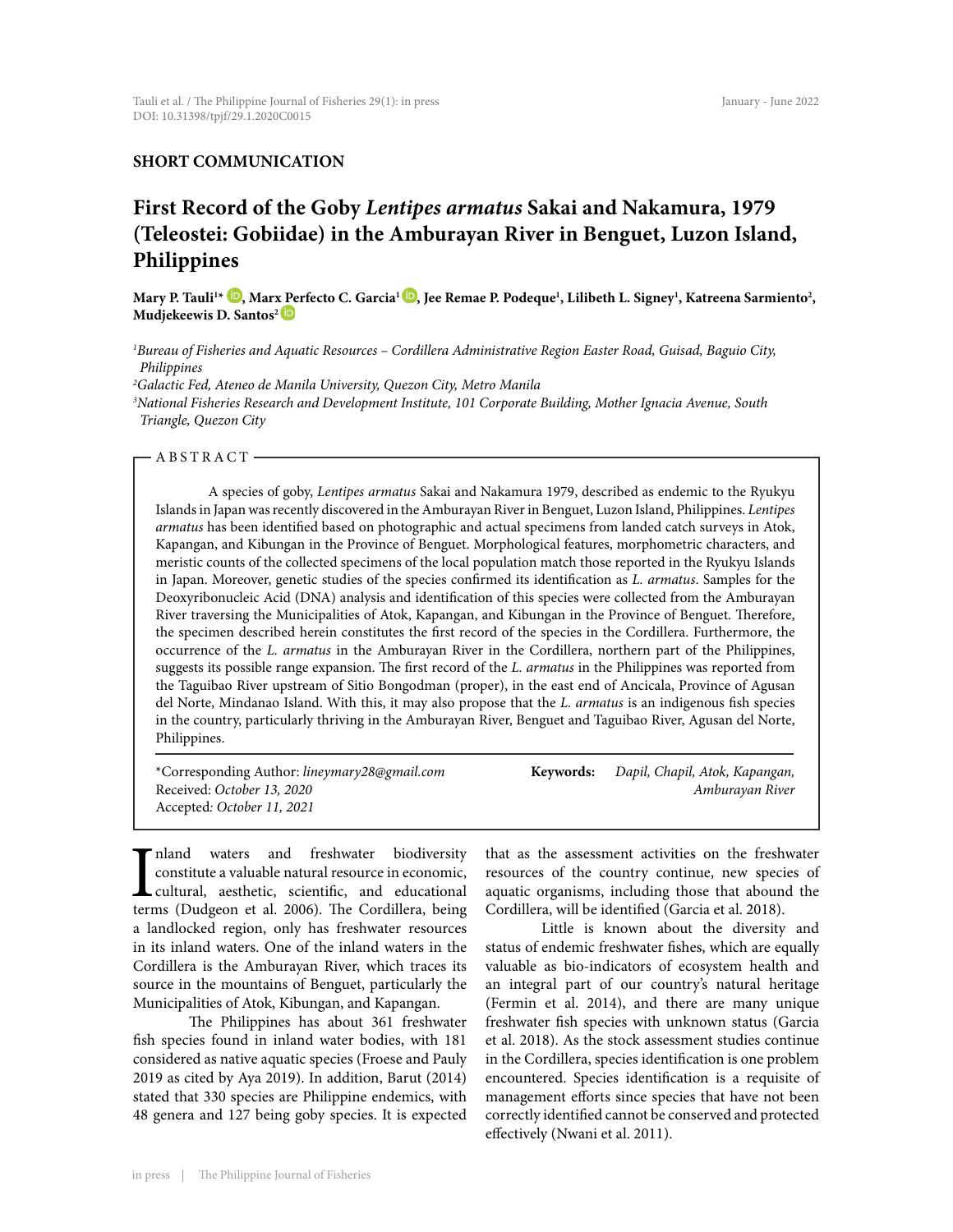In this study, a species of goby, *Lentipes armatus* is identified from the Amburayan River using morpho-meristic measures and counts and DNA barcoding for validation.

Specimens of *Lentipes armatus* were collected by enumerators from the landing sites in the Amburayan River in Naguey, Atok, and Cuba, Kapangan in Benguet on September 1-10, 2015. The species was also documented by the National Stock Assessment Program (NSAP) enumerator assigned in Badeo, Kibungan, Benguet. However, given the species' scarcity and limited catch, there were no reports of landed catch of *Lentipes armatus* from Badeo, Kibungan landing site. Therefore, the samples collected were from the catches of the fishers in the landing sites monitored by the NSAP in Naguey, Atok and Cuba, Kapangan. From the samples collected, two specimens were preserved in 95% ethanol and sent to the National Fisheries Research and Development Institute (NFRDI) Genetic Fingerprinting Laboratory

(GFL) for genetic identification. A total of 20 female and 18 male specimens were collected and subjected to morphometric and meristic examination. Each specimen was examined for distinguishing morphological features described by Chen et al. (2007). Meristic counts of all specimens were also recorded. A vernier calliper was used to measure the morphometric measures of each specimen. Photographs of the species were also taken using a digital camera in the laboratory.

A total of 20 female and 18 male specimens were collected and subjected to morphometric and meristic examination, and two were subjected to DNA identification. The following combinations of features distinguished the specimen: first dorsal fin rays about equal without filaments, I/5-6, and 3-4 rays slightly longer in males; second dorsal fin rays I/10; anal soft rays, 10; and pectoral fin rays, 12-19. The morpho-meristic measurements of the samples are shown in Table 1. The male and female of the

Table 1. Morpho-meristic measurements in millimetres of the samples of *Lentipes armatus*.

| <b>Sex</b>                       | Male                   | Female                |
|----------------------------------|------------------------|-----------------------|
| No. of Specimen                  | 18                     | 20                    |
| Dorsal Fin Rays                  |                        |                       |
| 1st                              | $5 - 6$                | 5                     |
| 2nd                              | 10                     | 10                    |
| Anal Soft Rays                   | $10 - 12$              | $9 - 11$              |
| Pectoral Fin Rays                | $12 - 19$              | $12 - 18$             |
|                                  |                        |                       |
| Total Length                     | $47.8 - 72.4(52.14)$   | $42.1 - 70.05(50.63)$ |
| Standard Length                  | $39.5 - 52.3(42.31)$   | $32.1 - 52.3(41.91)$  |
| Head Length                      | $7.8 - 8.9(7.52)$      | $5.05 - 12(8.54)$     |
| Pre-dorsal Length                | $10.45 - 16.45(13.42)$ | $10.4 - 18.45(15.11)$ |
| Snout to 2nd Dorsal Origin       | $20.15 - 28.9(25.50)$  | $20.25 - 29.3(25.30)$ |
| Snout to Anus                    | $23.85 - 28.15(25.65)$ | $20 - 29.85(23.61)$   |
| Snout to Anal Fin Origin         | $24.6 - 28.55(26.64)$  | $17.1 - 33.55(25.34)$ |
| Caudal Fin Length                | $6 - 12.75(8.18)$      | $5.15 - 11(8.14)$     |
| Pectoral Fin Length              | $6 - 9.1(7.33)$        | $5 - 11(8.40)$        |
| Pelvic Fin Length                | $5.3 - 10(6.51)$       | $5 - 58.35(6.37)$     |
| Body Depth of Pelvic Origin      | $3 - 9(5.10)$          | $4 - 7.5(5.55)$       |
| Body Depth in Maximum            | $4.05 - 7.15(6.07)$    | $4 - 9.3(6.69)$       |
| Snout Length                     | $2 - 4.1(3.43)$        | $2.2 - 7.4$ (3.84)    |
| Eye Diameter                     | $1.25 - 1.7(1.64)$     | $1 - 2.5(1.58)$       |
| Post Orbital Length              | $2 - 4(2.80)$          | $1.9 - 3.15(2.41)$    |
| Cheek Depth                      | $2 - 3.45(2.47)$       | $2 - 4.05(3.29)$      |
| Head Width in Upper Gill Opening | $3.9 - 5.4(4.43)$      | $3 - 7.1(4.84)$       |
| Head Width in Maximum            | $6.1 - 9(7.71)$        | $5.35 - 9.05(7.18)$   |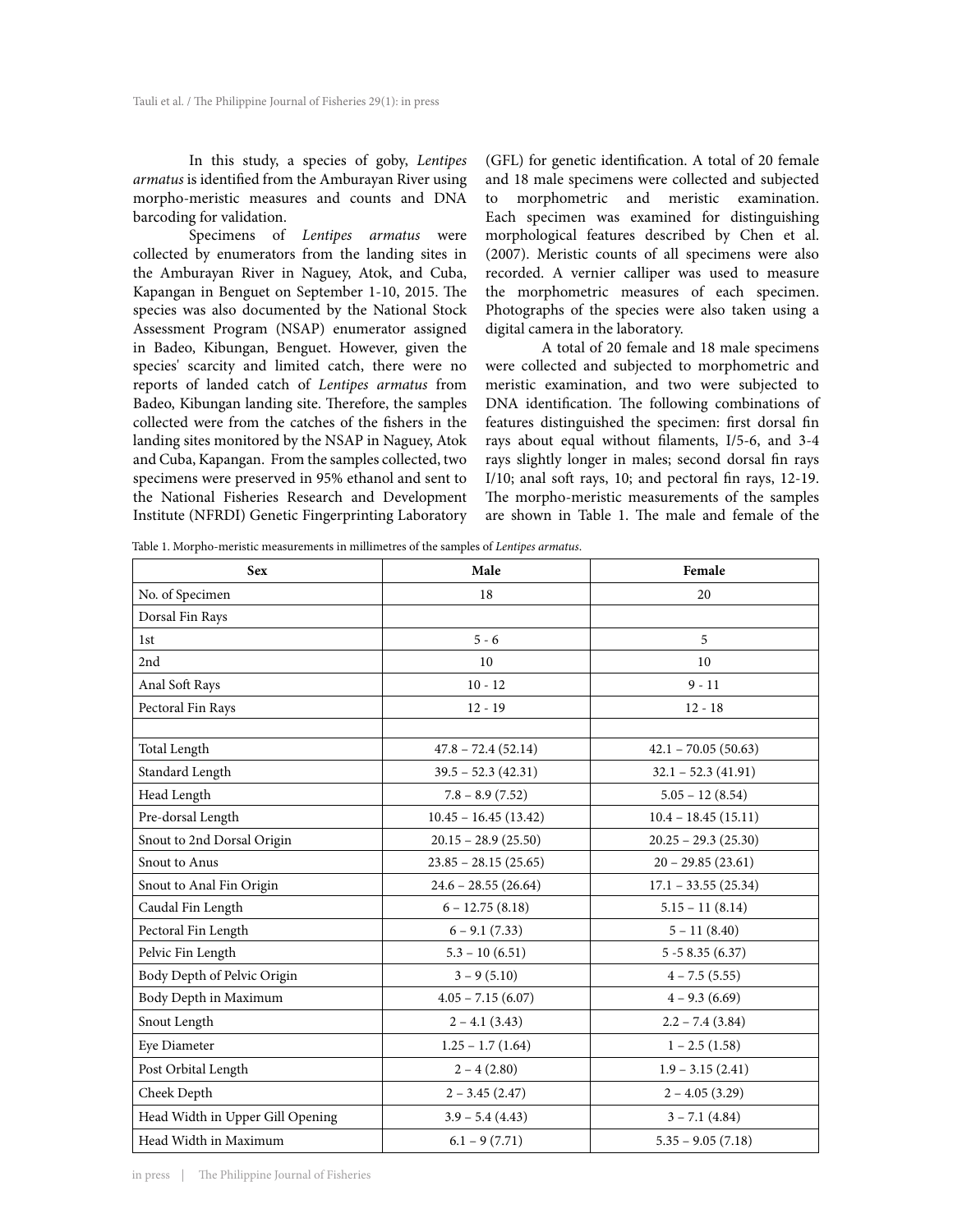species have different coloration. The male has a greenish-blue body and belly, whereas the female has a brown, somewhat translucent body and a pale belly. The male's head is colored red, whereas the female is brown. The male body has a red band, whereas the female has no such coloration. The male has a reddish second dorsal fin and anal fin, with the dorsal fin having a black line along with the tips of the second dorsal fin. A round, deep black spot is found in the soft membranes between the first and second dorsal fin. The caudal fins and pectoral fins of both males and females are unmarked but greenish-blue in males and brown in females.

The identification of *L. armatus* was inferred from a monophyletic cluster in the Neighbour Joining tree (Figure 1) generated and supported by a bootstrap value of 100%. In addition to this, genetic distances among the sequences of the two specimens and reference sequences for *L. armatus* showed that the specimens have 0.5% and 0.7% genetic distances, respectively, with the species. These distances are below the threshold value set at 3.5% for species delineation. The threshold value was set at 3.0%–3.5% for species delineation among the included sequences (Ward et

al. 2009). The result of the DNA analysis also shows that the samples that are of different body coloration are of common species. as shown in Figure 2.

The specimens described in this paper constitute the first record of the *Lentipes armatus* in the Amburayan River in Benguet, Philippines. The discovery of the species in the Amburayan River suggests an expansion of its geographical range. It also confirms the hypothesis of Chen et al. (2007) that the *L. armatus* can occur in the Philippines since the country is along the major passway of Kuroshio current via the coast of eastern Taiwan and towards Ryukyus Isles, including Iriomote Is., Ishigaki Is., Okinawa Is., and Amami O-Shima of Southern Japan.

# **ACKNOWLEDGMENT**

The authors would like to express their genuine and heartfelt gratitude to everyone who has helped with this paper in one way or another. This paper is not completed without the support of the Bureau of Fisheries and Aquatic Resources – Cordillera Administrative Region (BFAR-CAR) management and staff.



Figure 1. Neighboring joining tree as a result of the DNA Analysis made by the NFRDI GFL.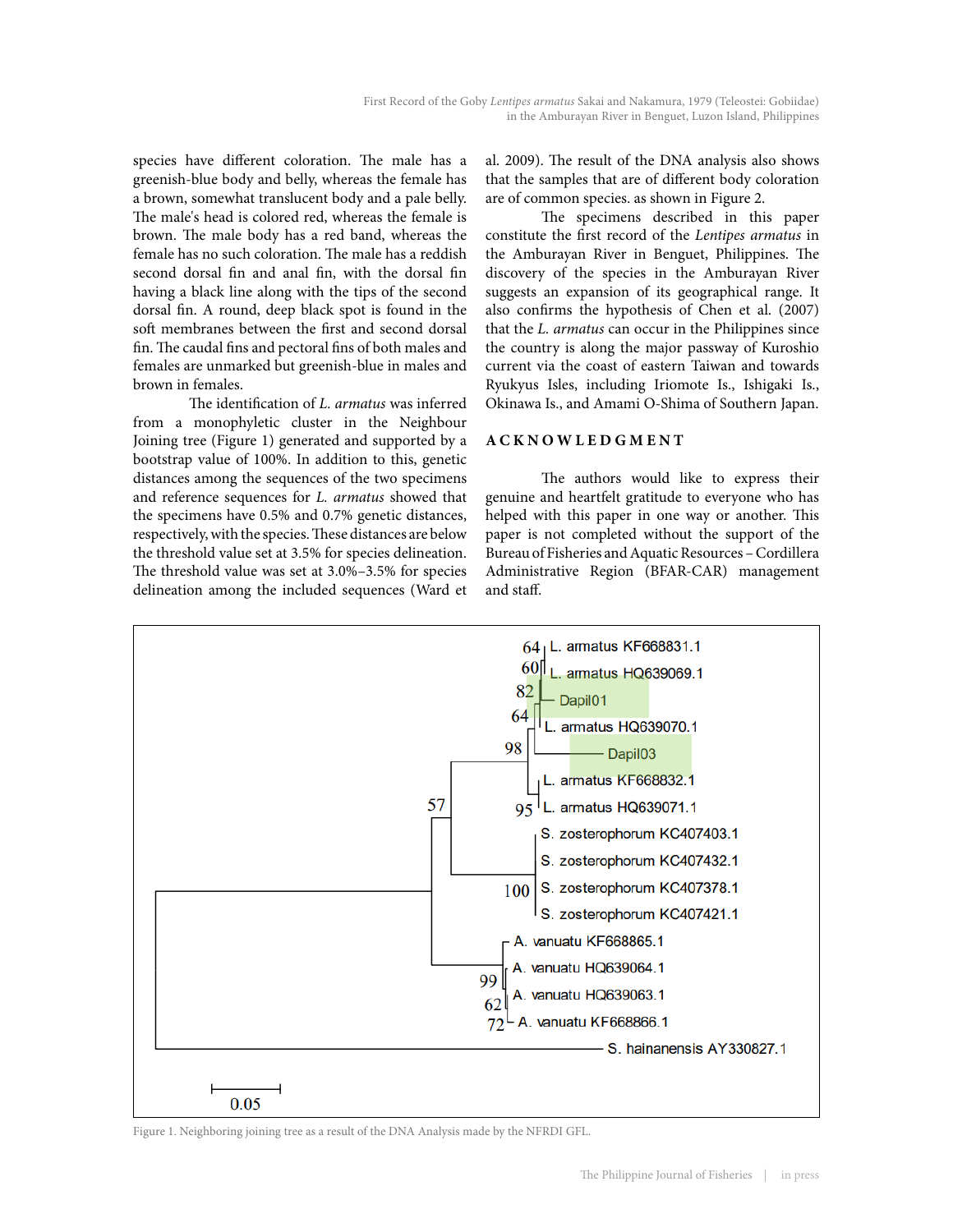

Figure 2. Male (bottom) and female (top) specimen of *Lentipes armatus* caught in the Amburayan River, 2018

The authors thank the National Fisheries Research and Development Institute (NFRDI) for both the funding support in the implementation of NSAP in the Cordillera and technical expertise during the identification of the fish species and the preparation of this paper.

To the fisherfolk from the municipalities covered by the study, the authors greatly appreciate your cooperation and understanding. The NSAP data enumerators assigned in the areas, Ms. Salve Felix, Ms. Leah-an Abiasen, Mr. Bernlee D. Itok, and Mr. Noriel de Olon, the authors extend their great thanks for your hard work and dedication.

Utmost gratitude is most of all given to the Lord Almighty for providing wisdom, good health, and perseverance to the authors and the people behind the finalization of this paper to be used as one of the scientific references in the formulation of appropriate policies and sustainable resources management strategies for conservation of His creations.

### **AUTHOR CONTRIBUTIONS**

**Tauli M**: Conceptualization, Methodology, Formal Analysis, Investigation, Resources, Writing-Original Draft. **Garcia MP**: Conceptualization, Methodology, Formal Analysis, Writing-Review and Editing, Funding acquisition. **Podeque JR**: Investigation, Resources. **Signey LL**: Writing-Review and Editing, Project administration, Funding